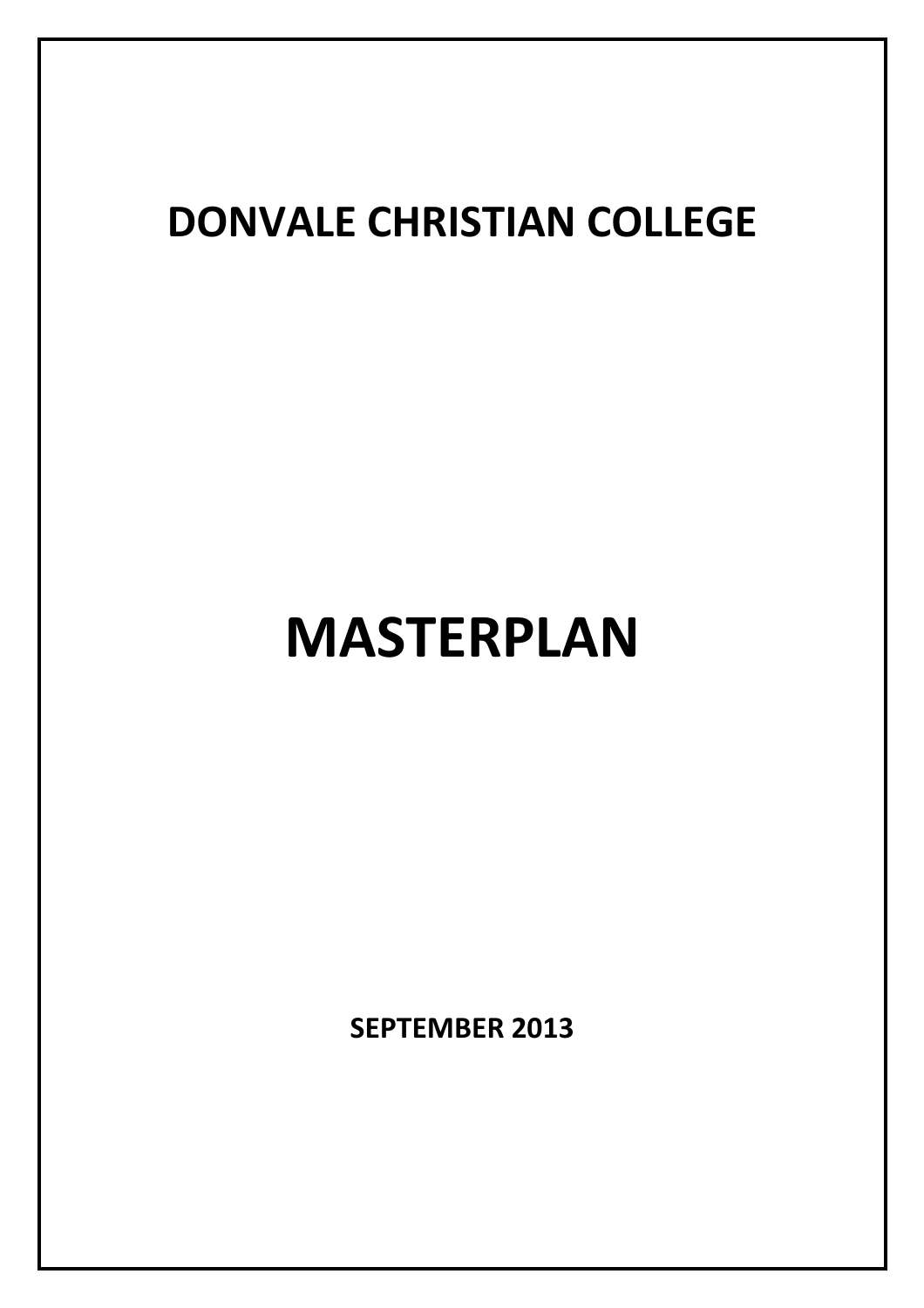#### Land to Which Master Plan Applies

The Donvale Christian College Master Plan applies to land comprising Lot 4 on Plan of Subdivision 504753P, at 141-165 Tindals Road, Donvale within the City of Manningham.

### Site Layout

The Donvale Christian College Master Plan includes the plan attached to and which forms a part of this incorporated document.

### Implementation of the Master Plan

The Master Plan provides a number of proposed school buildings for future expansion of the school as the result of development or increase in enrolment numbers. The following table shows possible enrolment numbers (to a maximum of 1,500) at future dates and the minimum number of on-site car spaces.

| <b>Future Date</b> | <b>Maximum Student</b> | Minimum Number of Car    |
|--------------------|------------------------|--------------------------|
|                    | Numbers on Site at any | Spaces Provided On-site. |
|                    | one Time.              |                          |
| 2015               | 1150                   | 224                      |
| 2020               | 1300                   | 250                      |
| 2025               | 1400                   | 272                      |
| 2030               | 1500                   | 315                      |

#### Property Management Plan

A Property Management Plan has been prepared for the site to ensure that environmental values are protected and improved. The Property Management Plan may be amended to the satisfaction of the responsible authority.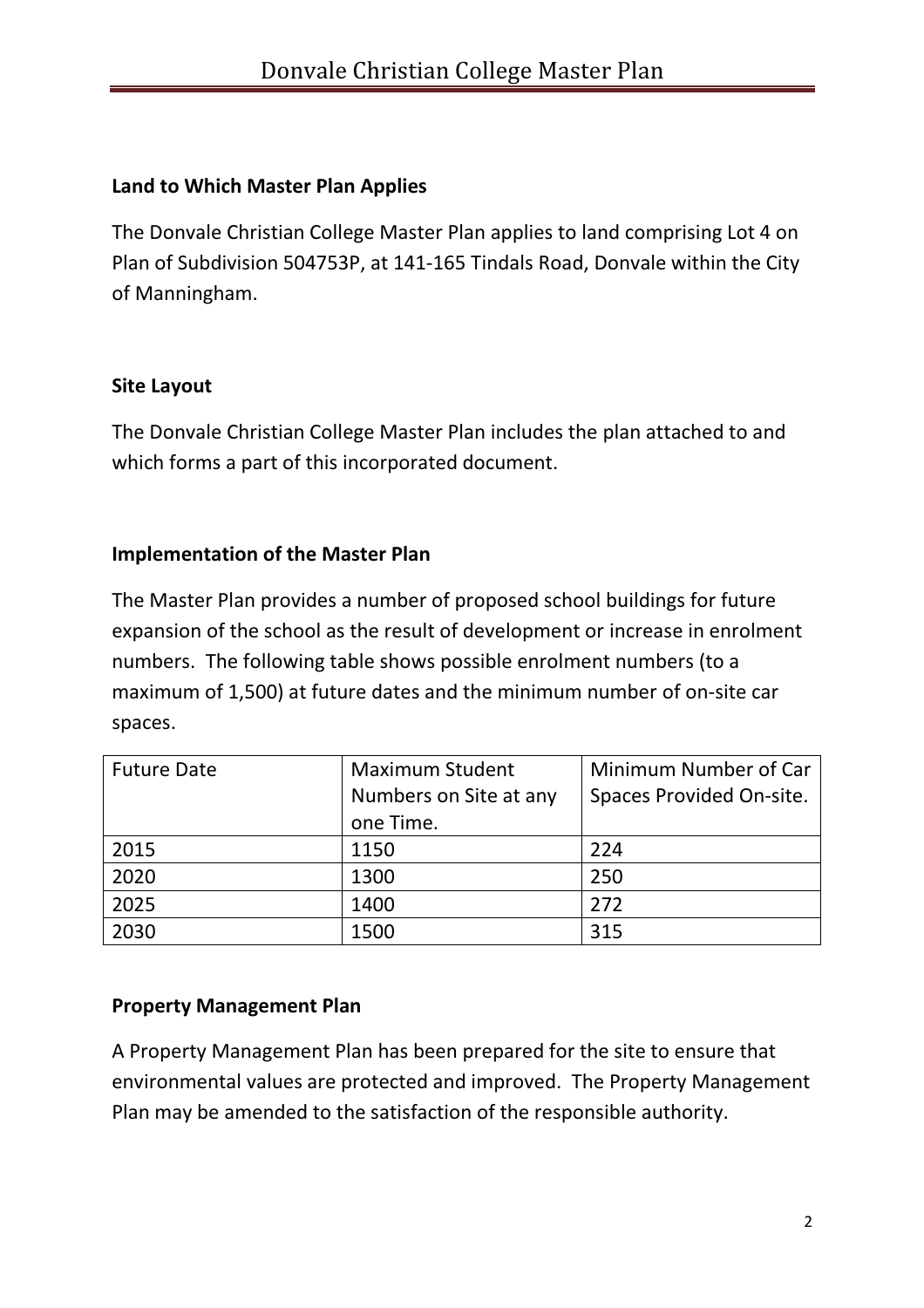A Property Management Plan includes:

- 1. Assessment of natural and built assets
	- Property shape and boundaries
	- Contours, landscape features and soils
	- Drainage lines and streams, dams etc.
	- Services and easements
	- Water Supply
	- Built structures e.g. building, fences
	- Indigenous Vegetation
		- o Quality
		- o Communities
		- o Significant Species
- 2. Assessment of hazards and threats including:
	- Pest plants and animals
	- Fire\Erosion
	- Sediment nutrient and water runoff
- 3. Identification of Management Zones
	- School zone
	- Conservation zone
	- Production zone
- 4. Relevant action plans including priority and timing in relation to pest plant and animal threats.